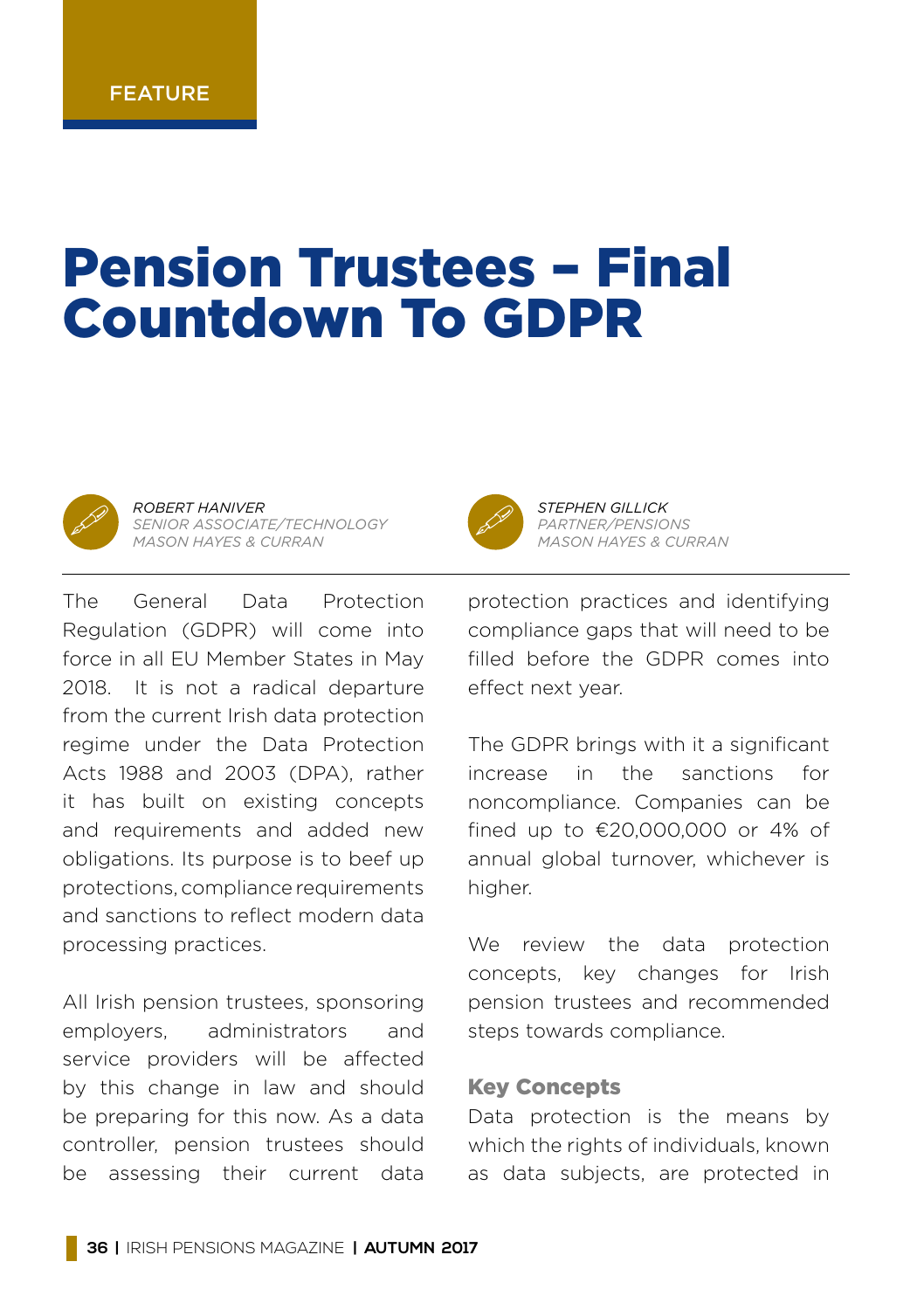relation to the processing of their personal data.

Personal data is broadly defined under current law, and even more so under the GDPR, so as to cover any information relating to an identified/ identifiable living person. Article 4 of the GDPR gives non-exhaustive examples of information that could identify a person and these include: name; identification number; location data; online identifiers including IP addresses and cookies; and the physical, physiological, genetic, mental, economic, cultural or social identity of a person.

Generally, the person or corporate body who decides how personal data is collected from data subjects, why it is collected and how it is used, is known as a data controller. A data controller is primarily responsible for the personal data it controls and must ensure all uses are in compliance with applicable data protection law.

Most will be familiar with the term "process" or "processing" in the context of data protection. This is the legal term given for the uses of, and activities performed on, personal data. Processing, under data protection law, is a very broad term which covers activities such as the collection, storage, retrieval, consultation, use, sharing and erasure

of personal data.

Data controllers often need the assistance of third parties to carry out certain tasks which may involve the processing of personal data. These third parties, to the extent they process personal data on behalf of the data controller, are known as data processors.

## Pension Trustees are Controllers of Member Data

All pension trustees handle personal data to varying degrees. If a trustee decides how members' personal data is collected and processed, it is deemed to be a data controller under the EU data protection regime. Therefore, that pension trustee is responsible for compliance with applicable data protection laws.

A pension trustee generally controls and processes scheme members' non-sensitive personal data, such as their name, address, date of birth, job title, salary, etc. If a pension scheme provides member benefits, a pension trustee might also control information which directly or indirectly relates to a member's physical or mental health. This health related information is categorised as sensitive personal data and carries with it heightened obligations under data protection law.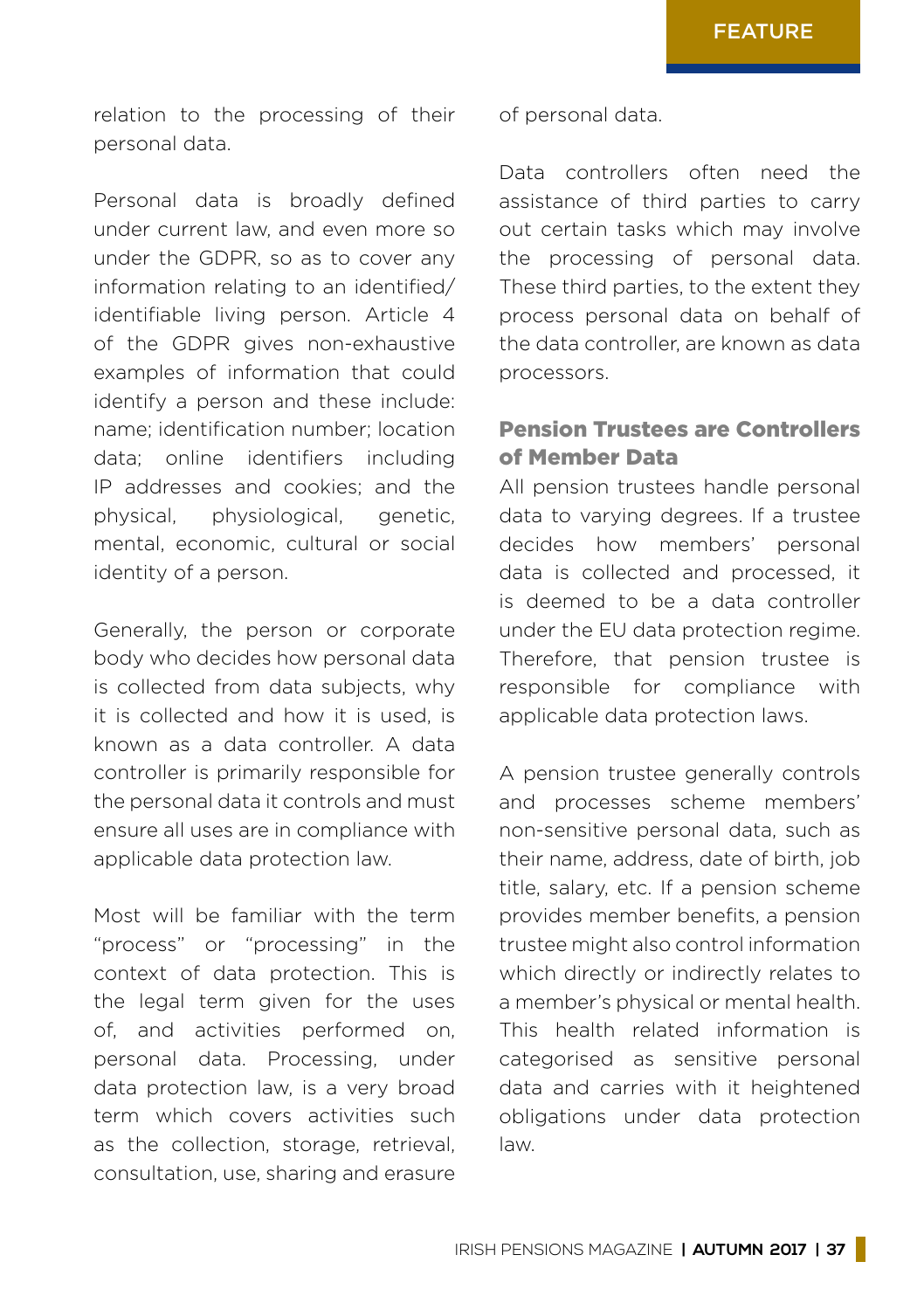What are the Key Changes for Irish Pension Trustees?

#### **Accountability**

One of the biggest changes for pension trustees will be the new compliance obligations introduced by the GDPR under the 'accountability' principle.

This requires trustees as data controller, and any data processors engaged by trustees, to be able to show how they comply with their

data protection obligations.

**•** Record Keeping: Trustees will have to keep up to date written records (electronic form is permitted) of their data processing activities including: (i) the purpose of the processing; (ii) a description of the categories of personal data and data subjects; (iii) the categories of recipients to whom the personal data is or may be disclosed; (iv) details of transfers of personal data outside of the

### Upcoming event: The Future of Pensions in Ireland

The Law Society of Ireland's Diploma Centre is hosting an evening of insight and discussion with an expert panel of speakers - Stephen Gillick (chair) (Mason Hayes & Curran), Paul Kenny (former Pensions Ombudsman), Jane McKeever (Matheson) and Tommy Nielsen (Independent Trustee Company). Discussing the cutting edge topics such Ireland and Auto-Enrolment Pensions, Pensions – the quest for simplification and lessons Ireland could learn from other jurisdictions, our guest panel will deliver a productive evening! There will be plenty of opportunity to network with peers, and to be introduced to lots of like-minded colleagues over refreshments which will be served  $from 5:30nm$ 

**When:** Monday 9 October 2017 drinks and networking reception from 5:30pm with the panel discussion from 6pm-7pm

**Where:** The Law Society of Ireland, Blackhall Place, Dublin 7

**CPD:** 1 hour M&PD

This is a free event but you must book your place in advance. Visit: **[www.lawsociety.ie/diplomacentre](https://www.lawsociety.ie/diplomacentre)** and click on **[The Future of Pensions](https://www.eventbrite.ie/e/diploma-centre-panel-discussion-and-networking-evening-the-future-of-pensions-in-ireland-tickets-35722231155) [in Ireland](https://www.eventbrite.ie/e/diploma-centre-panel-discussion-and-networking-evening-the-future-of-pensions-in-ireland-tickets-35722231155)** link.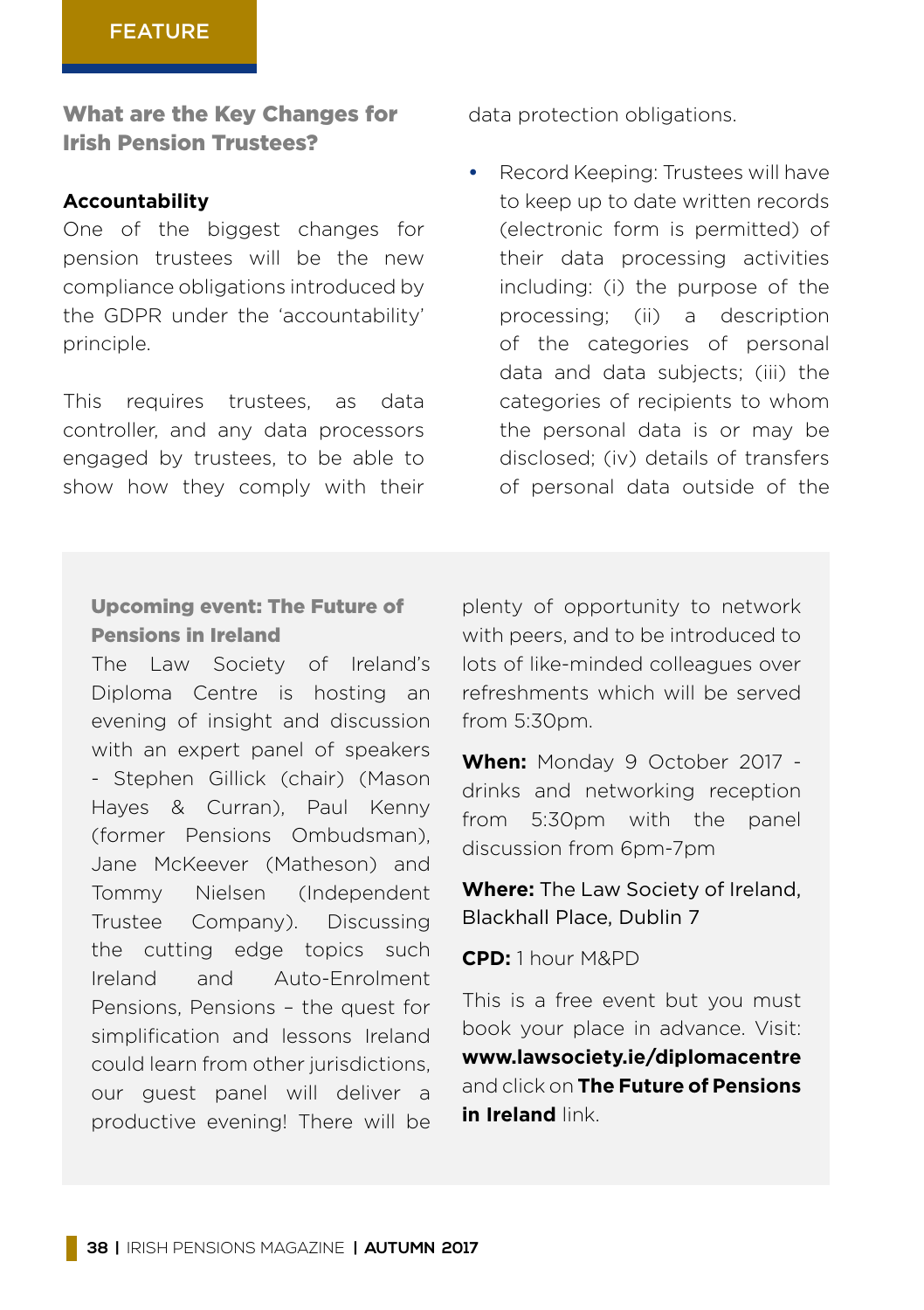European Economic Area; (v) where possible, the envisaged periods of retention of the different categories of data; and (vi) where possible, a general description of the technical and organisational security measures in place. These records must be made available to the Data Protection Commissioner's Office (DPC), if requested.

- **•** Privacy Impact Assessments (PIA): The GDPR requires controllers. but not processors, to carry out documented impact assessments for high-risk processing. The aim of PIAs is to assess the need for, and potential benefit of, the processing against the impact on the relevant data subjects. If, for example, a pension trustee intends to implement a new technology or policy which carries risks for members' personal data, it may need to carry out a PIA in advance to assess the severity of those risks. If a data protection officer is appointed, he/she must be involved in the assessment.
- **•** Data Protection Officer (DPO): A significant new obligation under the GDPR is the requirement for certain types of companies, whether acting as controllers or processors, to appoint a DPO. An opinion issued in late 2016 by the

Article 29 Working Party, a group consisting of representatives from each EU data protection authority, indicates that pension trustees may indeed need to appoint a DPO.

#### **Consent**

Under the DPA and GDPR, a data controller must have a valid legal basis for processing personal data. Typically, under the DPA, controllers relied on persons' implied consent, e.g. a browse-wrap privacy policy, to process non-sensitive personal data and explicit consent (e.g. signing a privacy policy) if any sensitive personal data is processed.

However, the GDPR raises the bar on what is required in order to obtain a person's valid consent. This means a data controller must ensure that:

- **•** the data subject's consent is freely given
- **•** the person is fully informed of what they are consenting to before consent is given
- **•** the consent is obtained by way of a clear affirmative action. Silence is insufficient.
- **•** separate consents must be given for separate purposes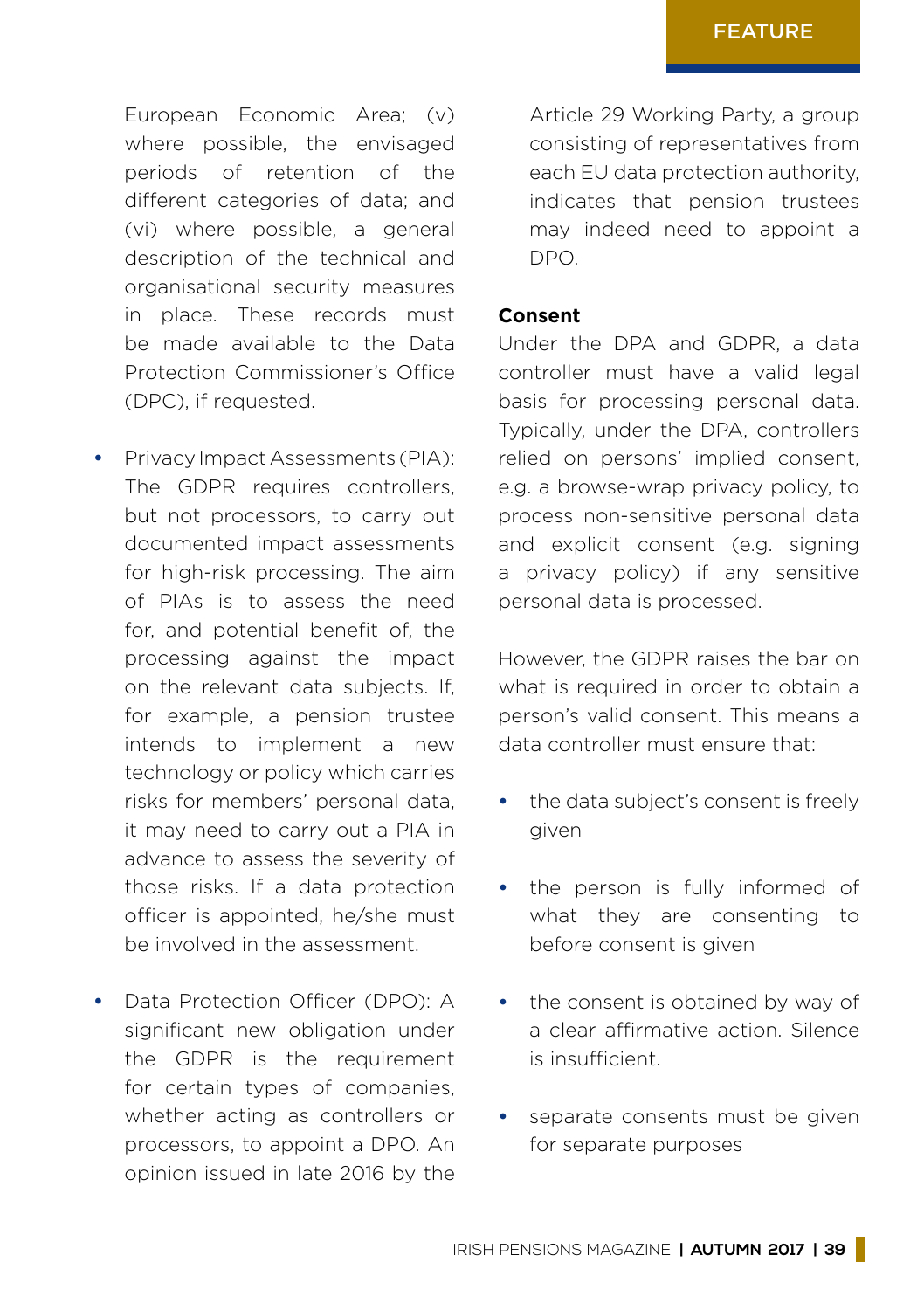

- **•** consent can be refused
- **•** a person must be able to withdraw their consent at any time. They must be informed of this right from the outset as part of the notice requirements

If pension trustees currently rely on members' consent to process their personal data, it is very likely that those consents will not meet the standards required under the GDPR. Therefore, either fresh, GDPRcompliant consents should be sought from members as soon as possible or another legal justification for processing member data should be identified, such as legitimate interest or contractual necessity.

The legal bases for processing sensitive personal data, such as medical information, are different and more restricted than the basis a controller can rely on to process nonsensitive data. Pension trustees may continue to rely on members' explicit consent to process their sensitive personal data, but will need to review this process against the consent standards under the GDPR.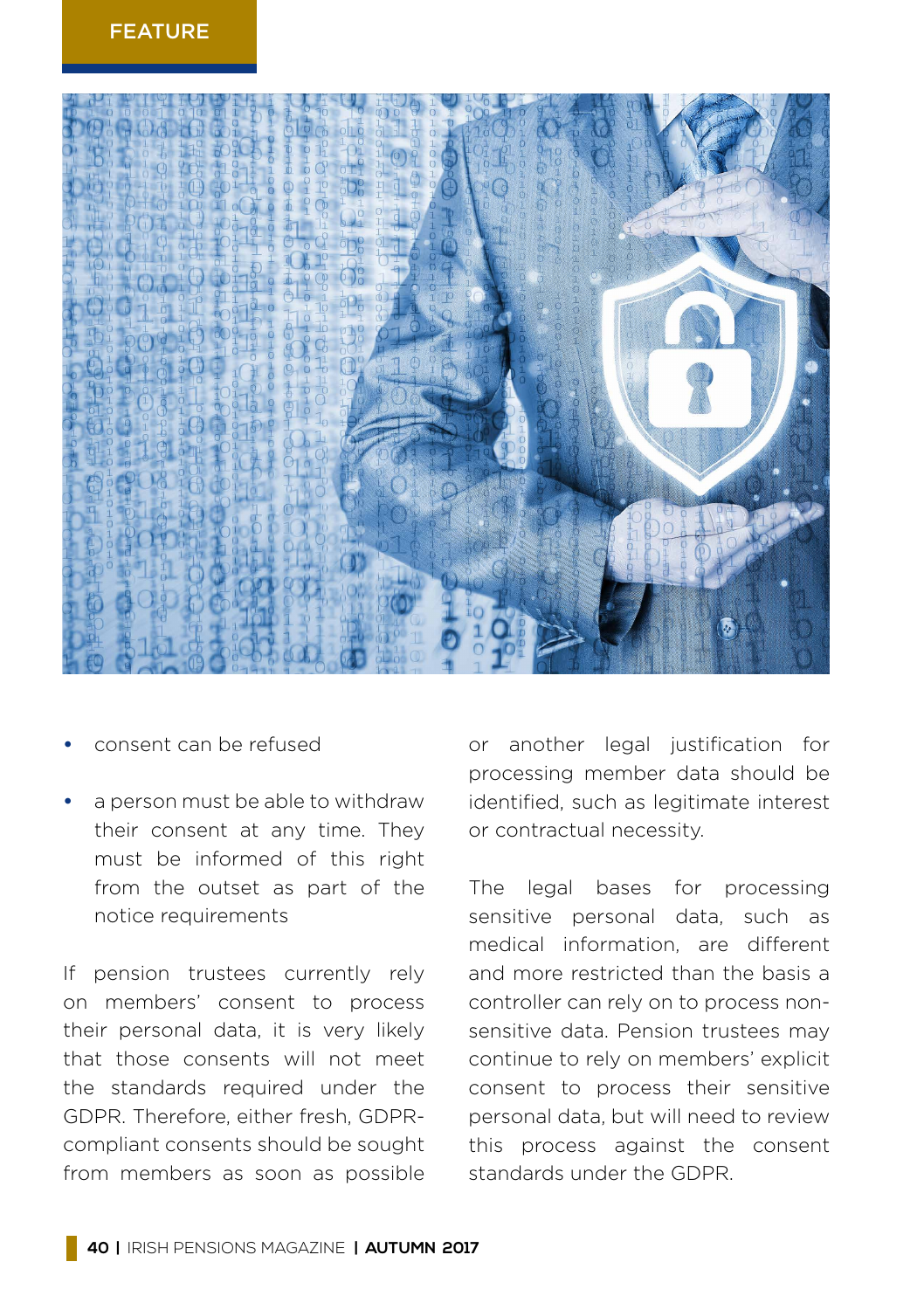#### **Legitimate interest**

Reliance on members' consent to process non-sensitive data may no longer be practical for pension trustees, primarily because members can refuse to give their consent or withdraw it at any time. As a result, trustees may consider other legal bases, such as their legitimate interest, which may warrant its processing of member data.

When relying on legitimate interests, the processing must be necessary for those legitimate interests and the members' interests or fundamental rights and freedoms must be taken into account. In addition, legitimate interest is not a valid legal basis for processing sensitive personal data. Therefore, pension trustees may need to rely on explicit member consent or some other legal justification available under Article 9(2) of the GDPR if it needs to handle members' health data.

#### **Privacy Notices**

Trustees, as controllers, are obliged to process personal data fairly and lawfully 'in a transparent manner'. As part of this obligation, the GDPR requires that certain minimum information be given to individuals. This information may be presented in a privacy notice or policy. The notice must be clearly accessible and available at the time members'

personal data is collected.

Article 13(1) of the GDPR lists information that must be contained in a privacy notice, which includes:

(i) identity and contact details of the controller and DPO, if one is appointed;

(ii) the purpose for processing the data;

(iii) the legal basis for the processing;

(iv) details of third parties to whom the data may be disclosed; and

(v) details (including the legal basis) of transfers of the data outside of the EEA. Other information that may need to be given, if appropriate, including

(vi) data retention periods; (vii) the data subjects' rights which include rights of access, rectification, restriction, erasure, objection and portability; and

(viii) the right to withdraw consent, if consent is relied upon to process data.

The task of providing this level of detail 'in a concise, transparent, intelligible and easily accessible form, using clear and plain language' will be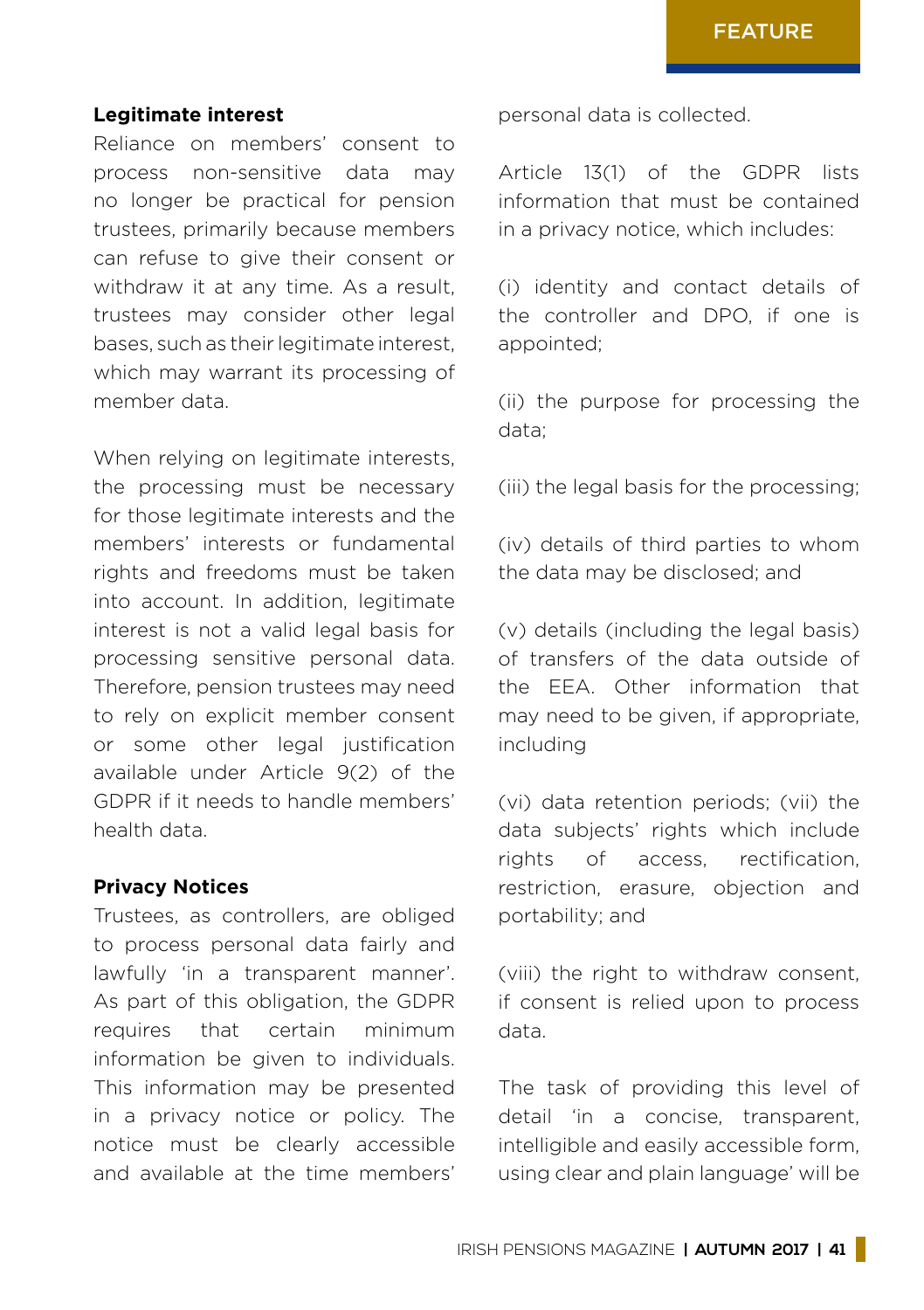challenging for pension trustees.

#### **Service providers**

Trustees typically engage third parties to perform certain services for a pension scheme. These third parties can include external administrators, actuaries, investment advisors, IT services, etc. If any of these suppliers handle members' personal data, they will likely be deemed a data processor under the DPA and the GDPR.

Under the GDPR, these data processors will be subject to direct legal obligations. However, data controllers such as pension trustees are not relieved of their obligations under the GDPR, even if they have delegated certain tasks to a thirdparty data processor.

Whilst the DPA currently obliges data controllers to have contracts with third parties that process personal data on their behalf, it specifies very little on the content of those contracts. However, the GDPR is very different in this regard. The new regime expressly requires that a number of clauses be included in a processing contract between the data controller and the data processor. These clauses include obligations relating to data transfers outside of the EEA, confidentiality, data security, sub-processing, security breach notification and deletion.

The GDPR provides for joint and several liabilities between data controllers and processors. Therefore, it is important that contracts contain an appropriate apportionment clause and indemnities to protect a party from being left out of pocket as a result of damage caused by a contracting party, and to provide for dispute resolution mechanisms.

#### **Security incidents**

Currently, a data controller or processor regulated by the DPA is not specifically obliged by the DPA to report a data breach to the affected data subjects or to the DPC. However, the Personal Data Security Breach Code of Practice (Code) published by the DPC, whilst not legally binding on controllers or processors, should always be considered when a personal data security breach is identified.

One of the new introductions of the GDPR is a uniform breach notification rule across the EU. Whilst in practice the notification requirements under the GDPR may not be as strict as the Code, controllers and processors will be required by law to comply with these obligations. Non-compliance may result in heavy fines. This is a considerable deviation from the position under the Code.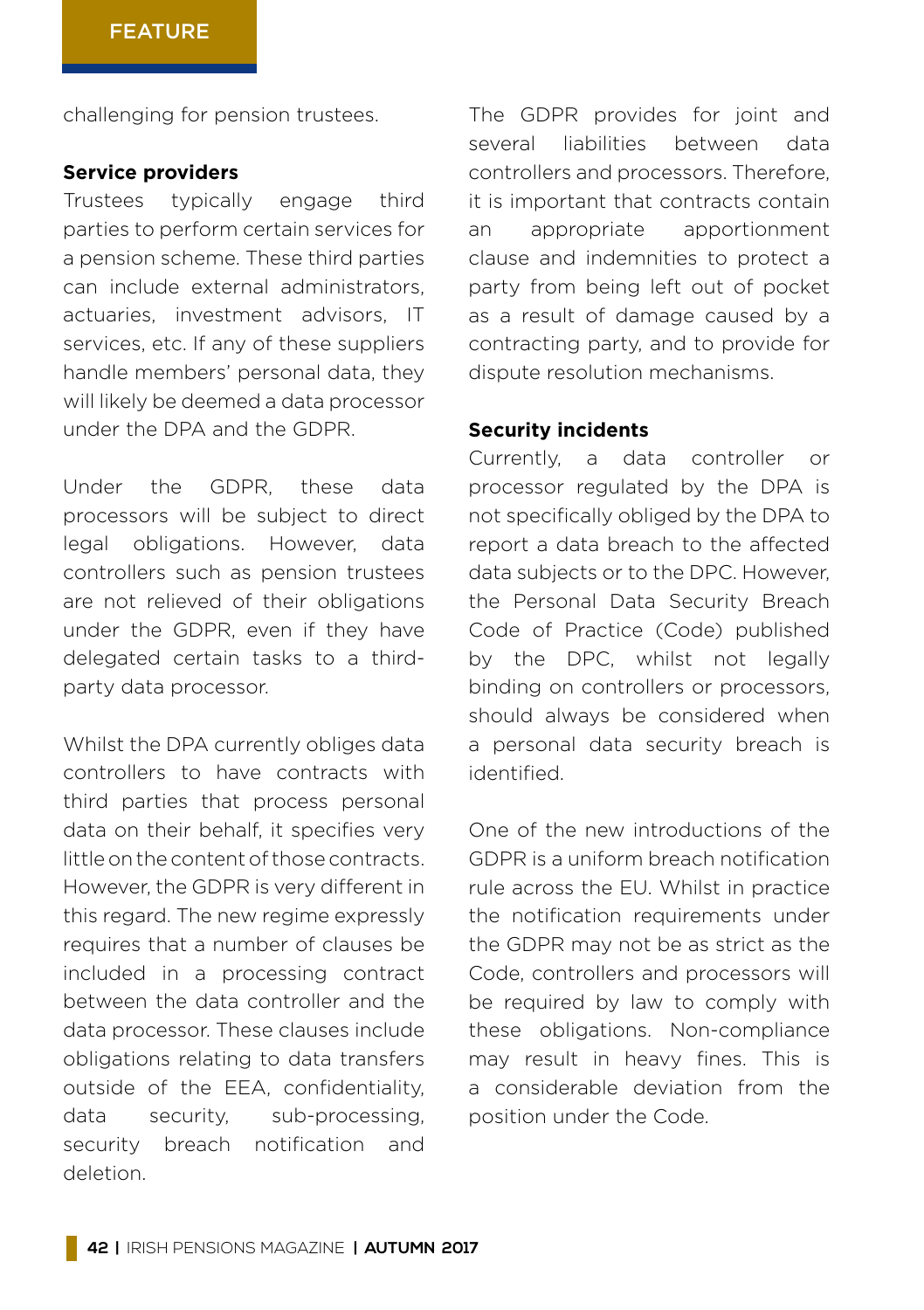# GDPR is Less Than 9 Months Away - What Trustees Need to Do

The following are just some of the steps pension trustees should be implementing now, or as soon as possible in advance of 25 May 2018:

- **•** Internal audit: Identify what personal data you hold, why you hold it, where it is stored, how long you retain it. Also identify who and where you transfer it to.
- **•** Gap analysis: In addition to the data audit, carry out a gap analysis of your existing data protection control environment against the GDPR requirements. For example, if you rely on consent, you will likely need to obtain new consents that comply with the GDPR. Because of the heightened requirements for valid consent, you may need to consider another legal basis such as legitimate interest to process some or all member data.
- **•** Privacy notices: Whatever legal basis you rely on to process members' personal data, the privacy statements currently used will likely need a refresh. They should include all information designated as mandatory under the GDPR, yet deliver on the obligation for these notices to be concise and in clear and plain

#### language.

- **•** Accountability: Are you obliged to appoint a DPO, or will you voluntarily designate someone to be responsible for compliance? Processes will need to be implemented to satisfy the new record keeping obligations. Also, new internal policies should be developed and put in place to deal with security, detection and management of data breaches, use of PIAs, etc. Relevant staff should be trained on these policies.
- **•** Review and update contracts: Contracts with third party data processors, e.g. benefit consultants, administrators, actuaries, should be reviewed and updated to include at least the contractual provisions mandated by the GDPR. Also, review liability clauses and indemnities to see if the risk allocation is still appropriate. This is particularly important in view of the fact that data processors now also have statutory obligations and that, in areas like security, both the data controller and the data processor have the same obligation.
- **•** Watch this space: The General Scheme of Data Protection Bill 2017 was published by the Department